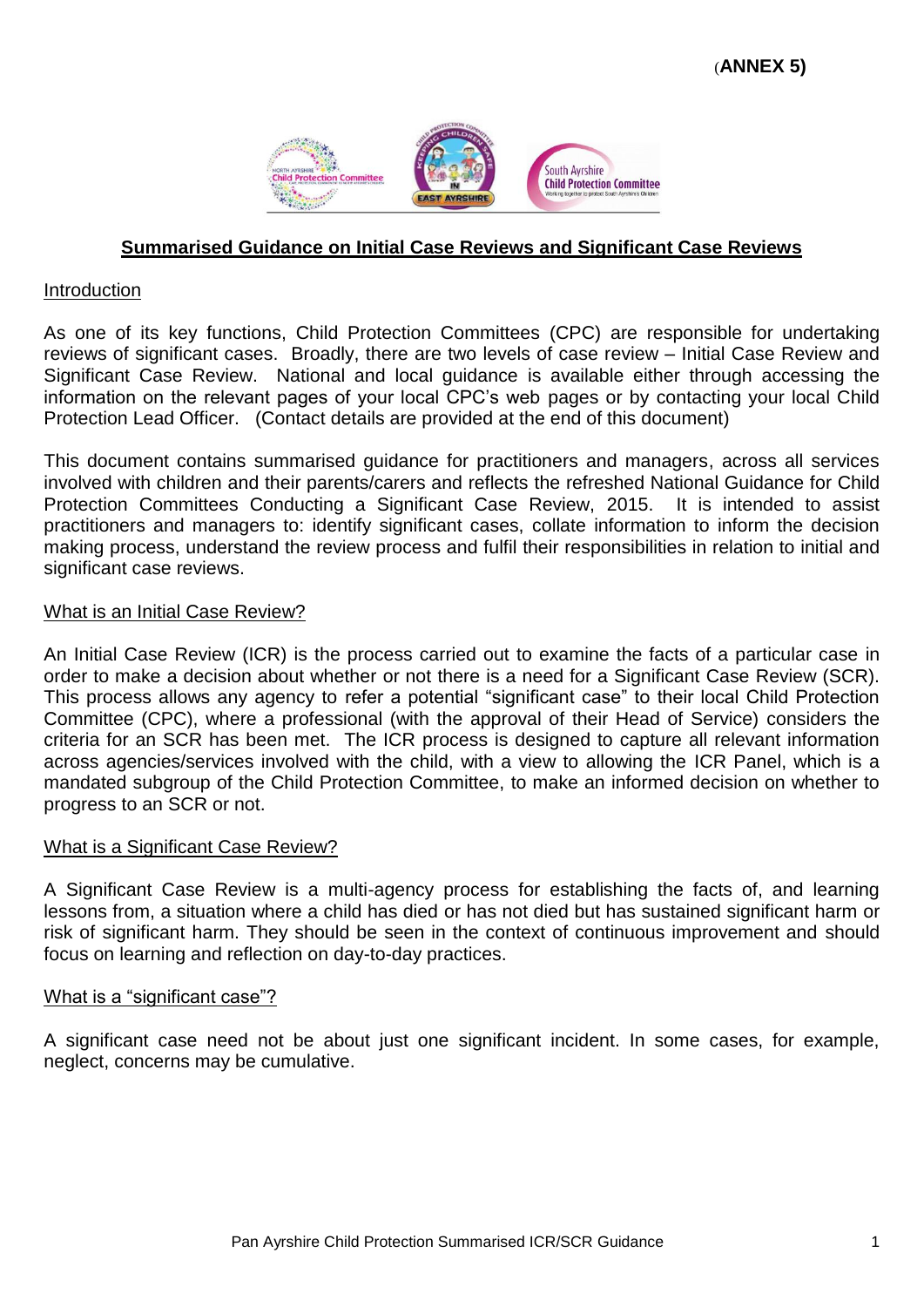# *Criteria*

*When a child<sup>1</sup> dies and the incident or accumulation of incidents (a case) gives rise to significant/serious concerns about professional and/or service involvement or lack of involvement, and one or more of the following apply:*

- *Abuse or neglect is known or suspected to be a factor in the child's death;*
- *The child is on, or has been on, the Child Protection Register (CPR) or a sibling is or was on the CPR. This is regardless of whether or not abuse or neglect is known or suspected to be a*  factor in the child's death unless it is absolutely clear to the Child Protection Committee that *the child having been on the CPR has no bearing on the case;*
- *The death is by suicide or accidental death<sup>2</sup> ;*
- *The death is by alleged murder, culpable homicide, reckless conduct, or act of violence<sup>3</sup> ;*
- *At the time of their death the child was looked after by, or was receiving aftercare or continuing care from, the local authority<sup>4</sup> ,*

*When a child has not died but has sustained significant harm or risk of significant harm as defined in the National Guidance for Child Protection Scotland 5 , and in addition to this, the incident or accumulation of incidents (a case) gives rise to serious concerns about professional and/or service involvement or lack of involvement, and the relevant Child Protection Committee determines that there may be learning to be gained through conducting a Significant Case Review.*

1 A child is generally a person under the age of 18. (See National Guidance for Child Protection in Scotland, 2014, (Part One) for more detail.

2 SUDI toolkit - http://www.sudiscotland.org.uk/index.aspx

3 The Children (Scotland) Act 1995: 'A local authority shall – (a) safeguard and promote the welfare of children in their area who are in need'

4 Notifying the death of a looked after child is a statutory duty of the local authority looking after that child under regulation 6 of the Looked After Children (Scotland) Regulations 2009. Notifying the death of a person being provided with aftercare under section 29 of the Children (Scotland) Act 1995 will be a statutory duty of the local authority under section 29(10) of the 1995 Act when section 66 of the Children and Young People (Scotland) Act 2014 comes into force. Notifying the death of a person being provided with continuing care will be a statutory of the local authority under section 26A(10) of the 1995 Act when section 67 of the 2014 Act comes into force. This guidance on significant case reviews does not replace each of these statutory notification duties. Every effort should be made to avoid duplication of the two processes (i.e. the notification of the death and the review of it) in each of these cases, only one of which (the notification of the death) has a legal basis.

5 National Guidance for Child Protection in Scotland – Scottish Government – May 2014

## What do I do if I identify a "significant case"?

It is the responsibility of all professionals to protect children and the review of significant cases plays an important role in protecting children. Any agency can identify that a case may be significant and if you identify a case that appears to fit the criteria above, you should immediately bring this to the attention of your line manager. With the agreement of the Head of Service for your agency, you should complete an Initial Case Review Notification Form (Annex 1 of Pan Ayrshire Protocol for Conducting an Initial or Significant Case Review) and **send it electronically by e-mail to the CPC Chair and Lead Officer as soon as possible and in any case within 7 working days from the date of the incident leading to the concern or the date when cumulative concerns are recognised as being potentially significant.**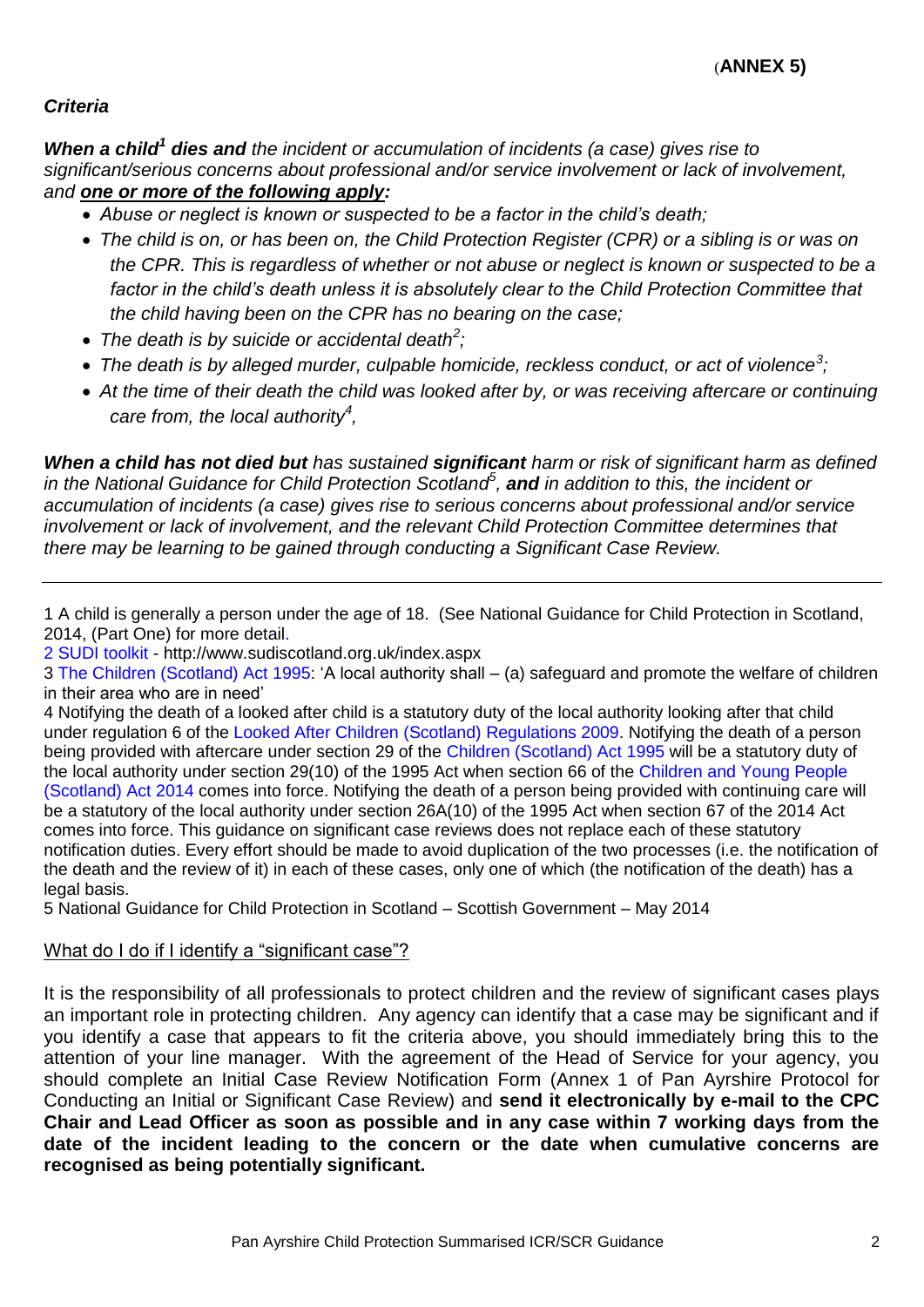Heads of Service have access to the ICR Notification Form, or it is available by contacting your local Child Protection Lead Officer. Please note, a family cannot ask for a review and concerns raised by families should be addressed through relevant agencies' normal complaints procedures.

### What will happen next?

The Chair (or in their absence, the Vice Chair) will consider this notification and decide which agencies are involved with the case and ask each one identified to complete an Initial Case Review Agency Report (Annex 2 of *Pan Ayrshire Protocol for Conducting an Initial or Significant Case Review*). This request for information is sent to the Head of Service for each agency and is usually delegated to the professional with the most knowledge of the case to complete the report. Once completed the **Initial Case Review Agency Report (Annex 2) must be sent electronically by email to the CPC Lead Officer as soon as possible and in any case within 14 working days from the date the Initial Case Review Agency report was requested.**

The Chair of the CPC (or in their absence, the Vice Chair) identifies participants of an **ICR Panel** (which represents the Child Protection Committee) and convenes a meeting of the **Panel within and no longer than 28 days from the date of the ICR Notification being received.**

This Panel considers all the agency reports submitted along with a combined chronology (compiled by the Lead Officer from the submissions gathered from the agencies involved). It is the Panel's responsibility to consider all the available information, compare what is known about the case against the nationally set criteria for conducting a Significant Case Review and come to a decision as to whether the criteria is met or not and what recommendations should be made to the Child Protection Committee and Chief Officers' Group to progress the matter.

### How to complete the ICR Agency Report

If you are asked to complete the Agency Report you do not need to make contact with the family concerned. Reports should be completed on the basis of the agency's existing knowledge of the family.

Effort should be made to complete every possible section of the report as comprehensively and objectively as possible. While the focus of the review will be the incident(s) of concern that formed the basis for referral for review, other information may be relevant too, particularly where there are relevant circumstances surrounding the background and issues faced by the parents/carers of the child (e.g. mental health issues, domestic abuse or other medical problems). You should record as much information in relation to the reason for case review as possible and make clear the history of your agency's / profession's involvement with the child and their family/carer(s).

In respect of the completion of the chronology section of the report, provide relevant dates & times of each incident/event/contact/appointment etc, the reason for contact and details of the staff member(s) responsible for the file record (including where the record is stored i.e. Swift, CareFirst, iVPD or FACE etc.) Where a direct lift of text is from a system/record then this should be placed in italics and use of normal text is used to indicate the entry is either summarised or is annotated text from the actual record.

It is also important to try and maintain an objective overview, particularly when reflecting on practice, which may include comments on key issues, such as those indicated for consideration in the report template.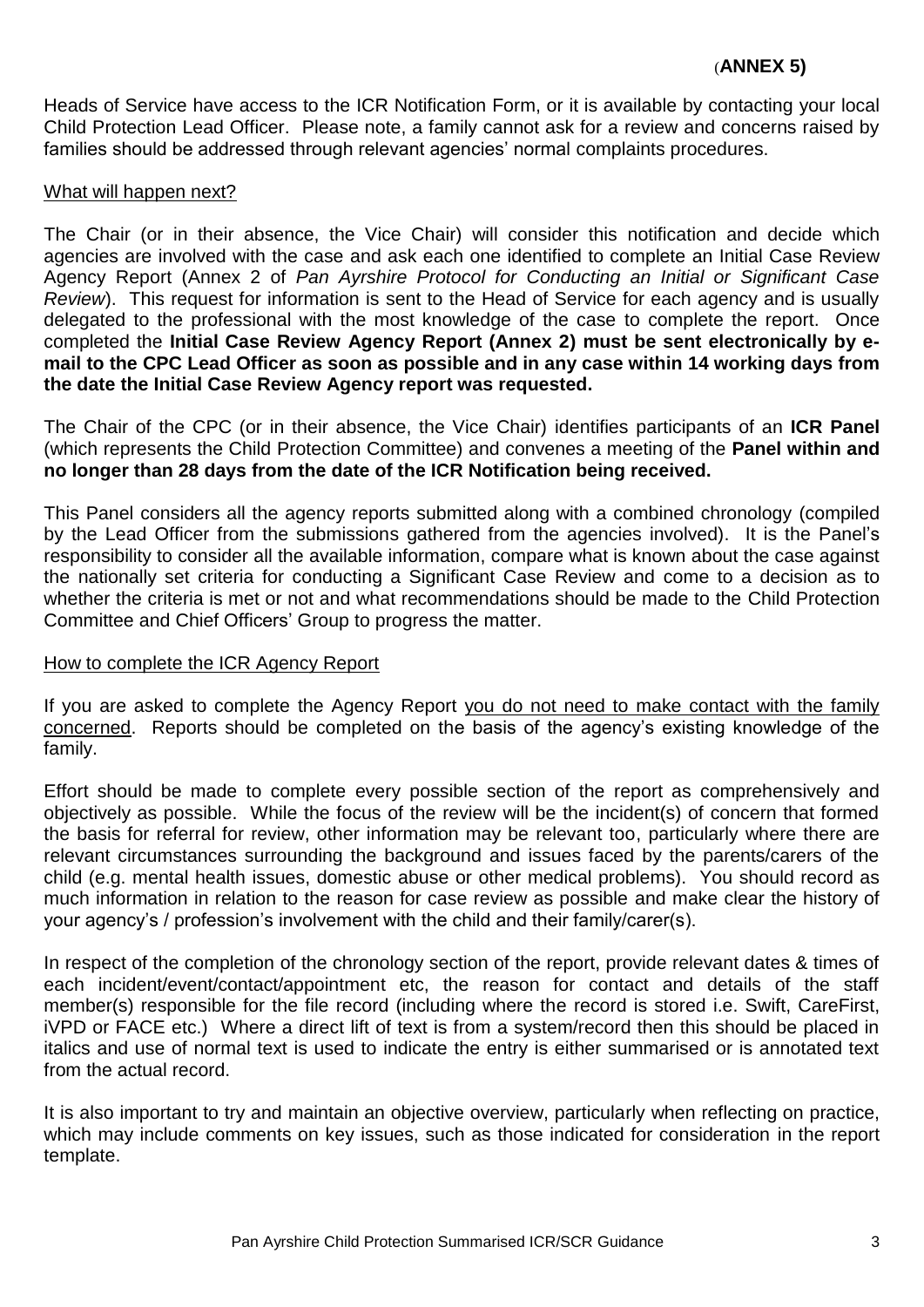## (**ANNEX 5)**

It is recognised that case reviews can be anxiety provoking for staff involved with the case. In any profession, the practice of staff regularly needs to be examined. Case reviews are an opportunity to do this in a multi agency way and help to identify where any necessary changes need to be made.

Your professional contribution to this process is essential and support will be available as required.

The Child Protection Committee want to reassure staff that this information gathering process is to best inform those involved in conducting the review and to improve practice, where necessary, in protecting children and young people in Ayrshire.

### What are the possible outcomes of an initial case review?

Initial Case Reviews focus on whether something can be learned from the circumstances of the incident. They are a means for recognising good and poor practise and improving services. When an Initial Case Review is undertaken, the possible decisions are:

- No further review required
- No further review required but follow-up action desirable
- Initiation of local action to rectify any immediate issues
- Instruct any further information gathering required
- Significant Case Review required

A Significant Case Review should only be undertaken when the national criteria are met; where there is potential for significant corporate learning; and where an SCR is in the public interest and in the best interests of children and young people and their family. If there is no clear consensus within the ICR Panel as to whether or not to progress to an SCR, the final decision rests with the Chair of the ICR Panel.

## What is the difference between an Initial Case Review and a Significant Case Review?

An Initial Case Review can be seen as the *process that leads to the decision* as to whether or not to undertake a Significant Case Review and a Significant Case Review is a *comprehensive review of the circumstances* of the case.

### Who is given information about the review?

An Initial Case Review is an internal process and these records are internal documents. The Chief Officers of health, police and the local authority, to whom the Child Protection Committee is accountable, are advised of all Initial Case Reviews notified to CPCs and will be responsible for ratification of decisions. The Child Protection Committee and Chief Officers Group will receive a copy of the ICR report. The Care Inspectorate will be provided with the section of the ICR Report which sets out decisions made by the ICR Panel, the Child Protection Committee and the Chief Officers Group and the rationale for these decisions. The undertaking of Initial Case Reviews may also be recorded for statistical purposes and reported in the Child Protection Committee's Annual Report.

Significant Case Review Reports are intended for shared learning and those who have a legitimate interest in the SCR will receive information proportionately. Each case is considered individually and the distribution list for information may include:

 Those with responsibility for local service delivery and review (such as staff involved in the review, managers and senior managers and Inspectorates)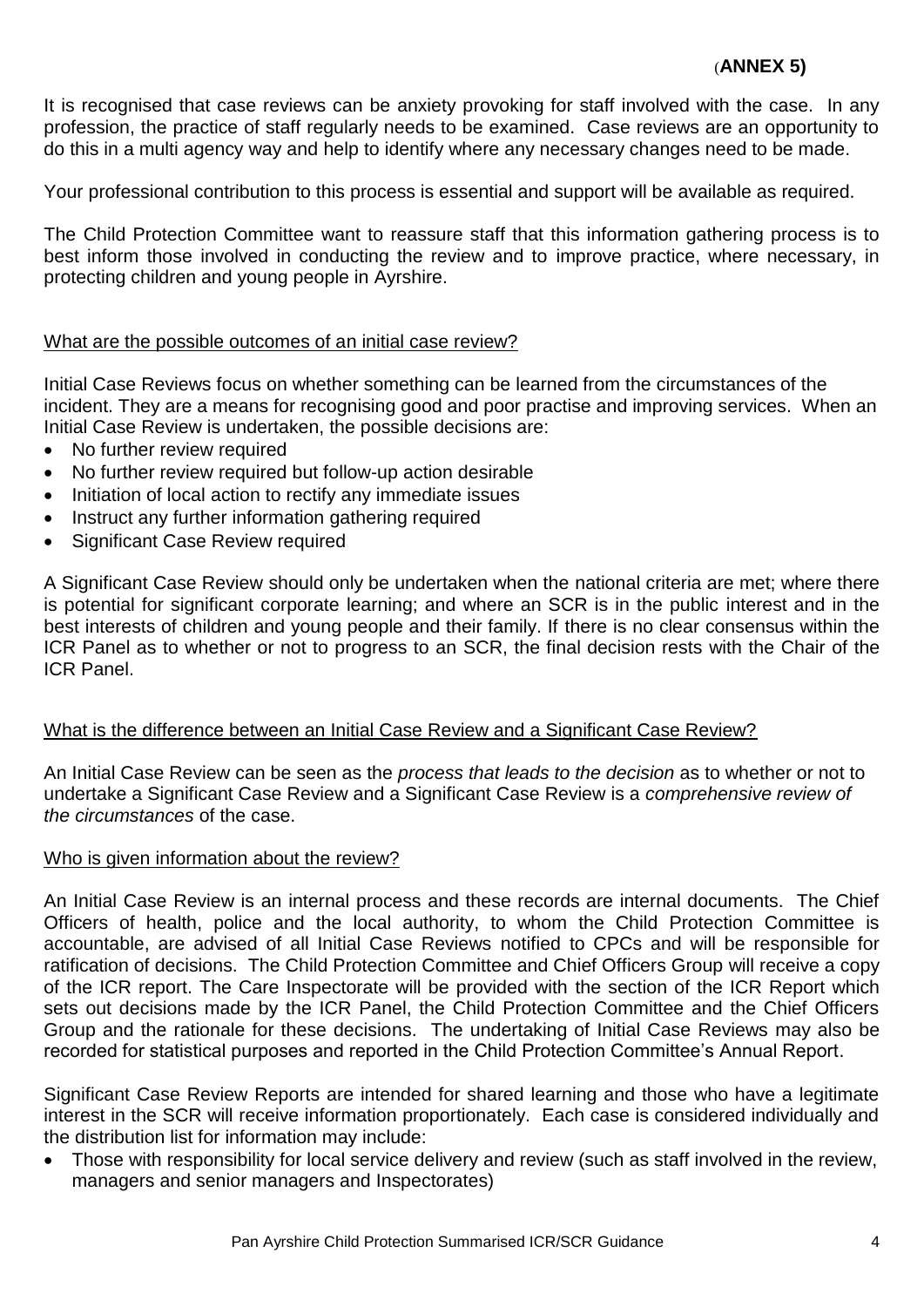- Those with wider interests in the SCR (such as the child's family, local councillors, health board chairs, press officers, the Scottish Government)
- Others (such as the general public, the media)

The child's family will always be advised when a Significant Case Review is being undertaken.

## How is learning from Initial/Significant Case Reviews taken forward?

Where a case review identifies areas for learning, action will be taken by the Child Protection Committee to implement improvement activity as required. This includes promotion and sharing of any identified good practice.

The Child Protection Committee and local agencies will look at recommendations from reviews and decide:

- A timeframe for action
- The scope of change required
- Who and/or what services and organisations are responsible for change; and
- The resource implications.

Examples of change are things such as new policies and procedures or additional training.

The Child Protection Committee will monitor the progress of change and ensure all actions are taken forward.

Sometimes local reviews highlight issues that are relevant across the whole of Scotland and may influence developments at a national level.

For further information in relation to this Ayrshire guidance document, the refreshed National Guidance for Child Protection Committees Conducting a Significant Case Review, 2015, or for any other aspect of child protection please refer to your local CPC website pages or alternatively contact your local Child Protection Lead Officer/Co-ordinator by email or telephone.

## **East Ayrshire CPC**

Chair: Susan Taylor, Email Address: [susan.taylor@east-ayrshire.gsx.gov.uk](file:///C:/Users/ROBERTSOND2/AppData/Local/Microsoft/Windows/Temporary%20Internet%20Files/Content.Outlook/AppData/Local/Temp/notesC9812B/susan.taylor@east-ayrshire.gsx.gov.uk) Child Protection Lead Officer: Dougie Robertson, Telephone number: 01563 576935 Email Address: [Dougie.Robertson@east-ayrshire.gsx.gov.uk](mailto:Dougie.Robertson@east-ayrshire.gsx.gov.uk)

## **North Ayrshire CPC**

Chair: Anne Houston, Email Address: [jillianingram@north-ayrshire.gcsx.gov.uk](mailto:jillianingram@north-ayrshire.gcsx.gov.uk) Child Protection Lead Officer: Jillian Ingram, Telephone number: 01294 310444 Email Address: [jillianingram@north-ayrshire.gcsx.gov.uk](mailto:jillianingram@north-ayrshire.gcsx.gov.uk)

## **South Ayrshire CPC**

Chair: David Cumming, Email Address: [Kevin.Quinn@south-ayrshire.gcsx.gov.uk](mailto:Kevin.Quinn@south-ayrshire.gcsx.gov.uk) Child Protection Co-ordinator: Kevin Quinn, Telephone number: 01292 616190 Email Address: [Kevin.Quinn@south-ayrshire.gcsx.gov.uk](mailto:Kevin.Quinn@south-ayrshire.gcsx.gov.uk)